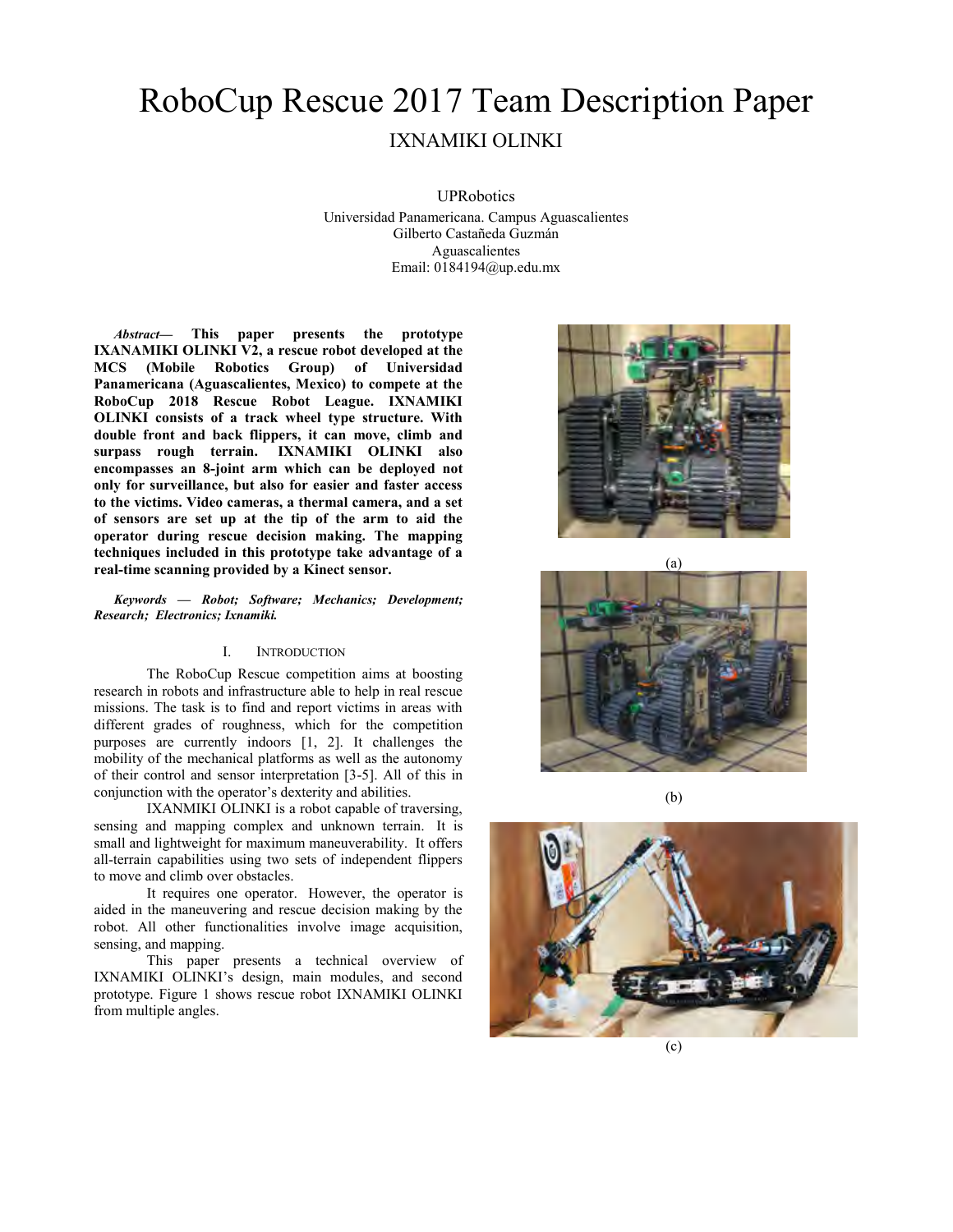## Fig. 1. Rescue Robot IXNAMIKI OLINKI.

## II. SYSTEM DESCRIPTION

# *A. Hardware*

Rescue robot IXNAMIKI OLINKI is a tracked wheel vehicle. It is relatively lightweight (about 60 kg) and has small dimensions (50cm x 70cm). It is quite active and fast in unstructured environments and it also performs well on uneven terrain.

Tracked wheels are very popular in the RoboCup Rescue Robot League. In this robot, the tracks used for locomotion are double-synchronized flipper tracks and wheel track, Figure 2. This system is very effective in traversing through rough terrain.



(b)

Fig. 2. Traction and body implemented in IXNAMIKI OLINKI.

Electronic and electromechanical hardware was designed and implemented to meet highly demanding environments. Most of the time, hardware is overdesigned to reduce unwanted behaviors such as overheating, body ruptures, delays, erroneous readings of the sensors, or electromigration.

Locomotion: All motors are brushless type. Four of them have high power consumption (24V at 100A peak) and are used for tracks and flippers. The rest of them are low power motors (maximum  $500W$ ) and are used exclusively for the manipulator.

Current is provided by 2 rechargeable Graphene 8 cell batteries, connected in parallel to get a total of 24V, 16Ah. This amount of power is more than enough for the robot to last a 40-minute mission, but it is overpowered to handle peak power consumptions for cases when all motors are demanding maximum current. It is also enough to complete the highly demanding "Best in Class Mobility" mission.

Once the mission is finished, batteries are recharged and balanced to reduce degradation and operating problems, as well as to reduce the risk that handling this type of batteries involves. For this, IXNAMIKI OLINKI has a circuit developed specifically for the battery's requirements.

Electronics: Electronic hardware is divided and assembled in six main areas.

*A. Motor drivers*. As there are not too many brushless motor drivers rated at more than 300A continuous, and the ones in the market are very expensive, custom motor drivers based on FOC ad Instant Spin system were designed and assembled by the electronics area of the team.

Two motor drivers are used:

1.- IXNBLDCDRV2.0 # 1 channels. # 200A @25°C. # 3 Phase BLDC.  $# 60V$ max. # RS422 full duplex @115200 baud. # 2oz copper gold immersion PCB. # 50mm x 70mm PCB size. # \$150 USD approx. each PCB. 2.- IXNMNBLDCDRV3.0

# 1 channel. # 25A @25°C. # RS422 full-duplex @115200baud.

# 25mm x 50mm PCB size. # \$40 USD approx. each PCB.

Figure 3 shows the custom implemented PCB for the motor drivers: (a) and (b) for IXNBLDCDRV1.0 and (c) and (d) for IXNMNBLDCDRV1.0.

*B. Sensor*. General description: It is an electronic system capable of measuring CO2 and TVOC levels in the air. CCS811 gas digital sensor is a common type with a very small size sensor, good selectivity, non-oxygen dependent and ultralow power, with a measuring range from 400 to 8192 ppm. This to be able to detect the presence of living people in places where a person or a regular camera could not be introduced in disaster areas, such as a person under rubble.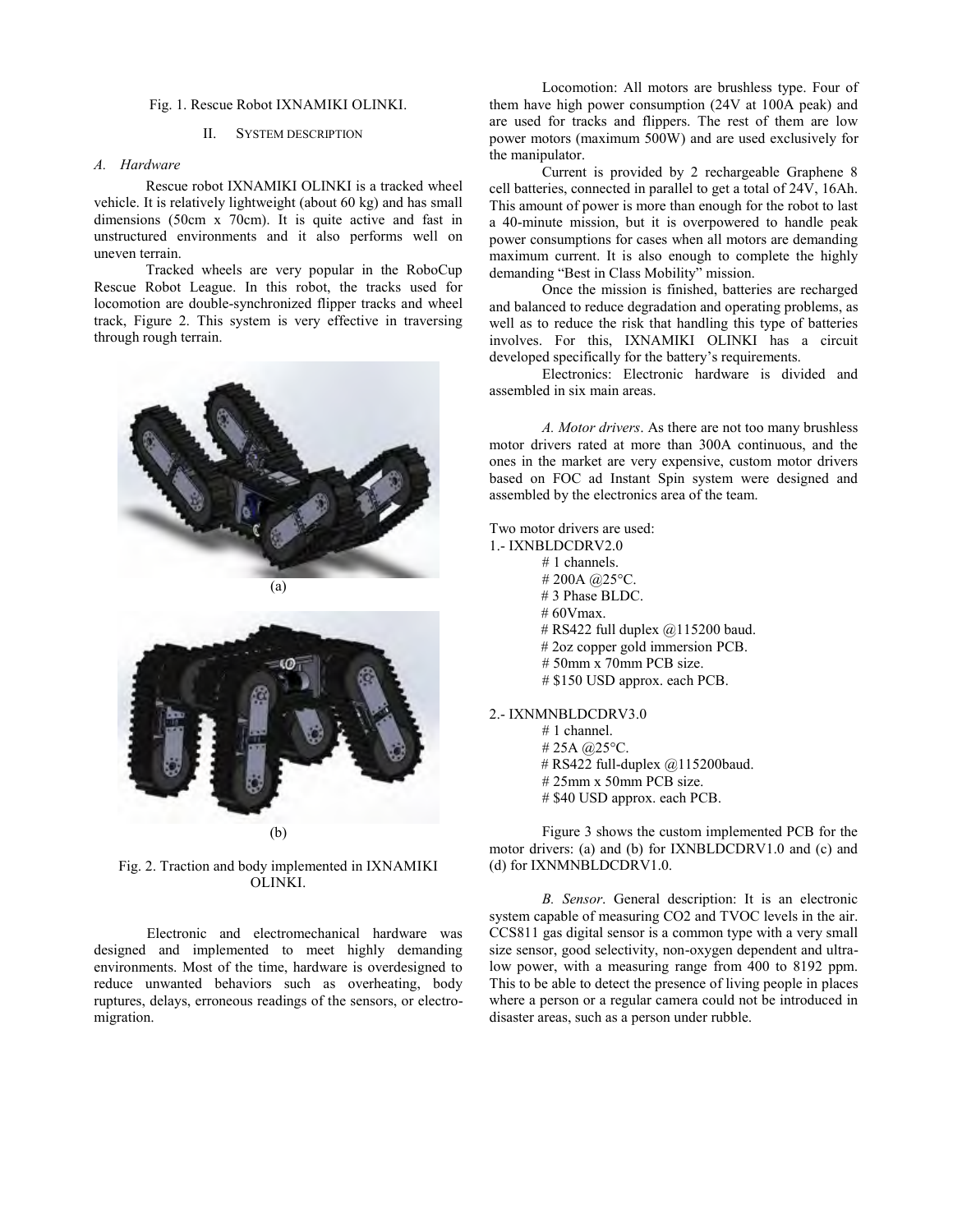Measurements by the microcontroller control system are based on I2C communication (between microcontroller and sensor) and serial communication to main controller system (after it is converted to RS-422 by a ISL3177EIUZ

Renesas's transceiver). Data is processed with the microcontroller by a sequence of commands by the RS-422 bus.









Fig. 3. Views of the PCB motor drivers: (a) top and (b) bottom view for driver #1 and (c) top and (d) bottom view for driver #2.

The main reasons for choosing this sensor were:

- Very good resolution in measurements.
- Reliability under extreme conditions.
- Anti-water vapor interference.
- No poisoning.
- Very low power consumption.
- Expandable for future applications.

- Quality measurement of the amounts of CO2 present in the air.

*C. Thermal camera*. IXNAMIKI OLINKI is equipped with a micro thermal camera. AMG8833 Panasonic® is a radiometric-capable LWIR camera solution that is smaller than a dime.

The main reasons for this camera was chosen were:

- Very low cost.

- Enhanced digital sensor.
- Ease of integration.
	- Pixel size  $17\mu$ m.

Fig. 4 (a). Shows an image example obtained with the thermal camera and (b) shows physical camera.

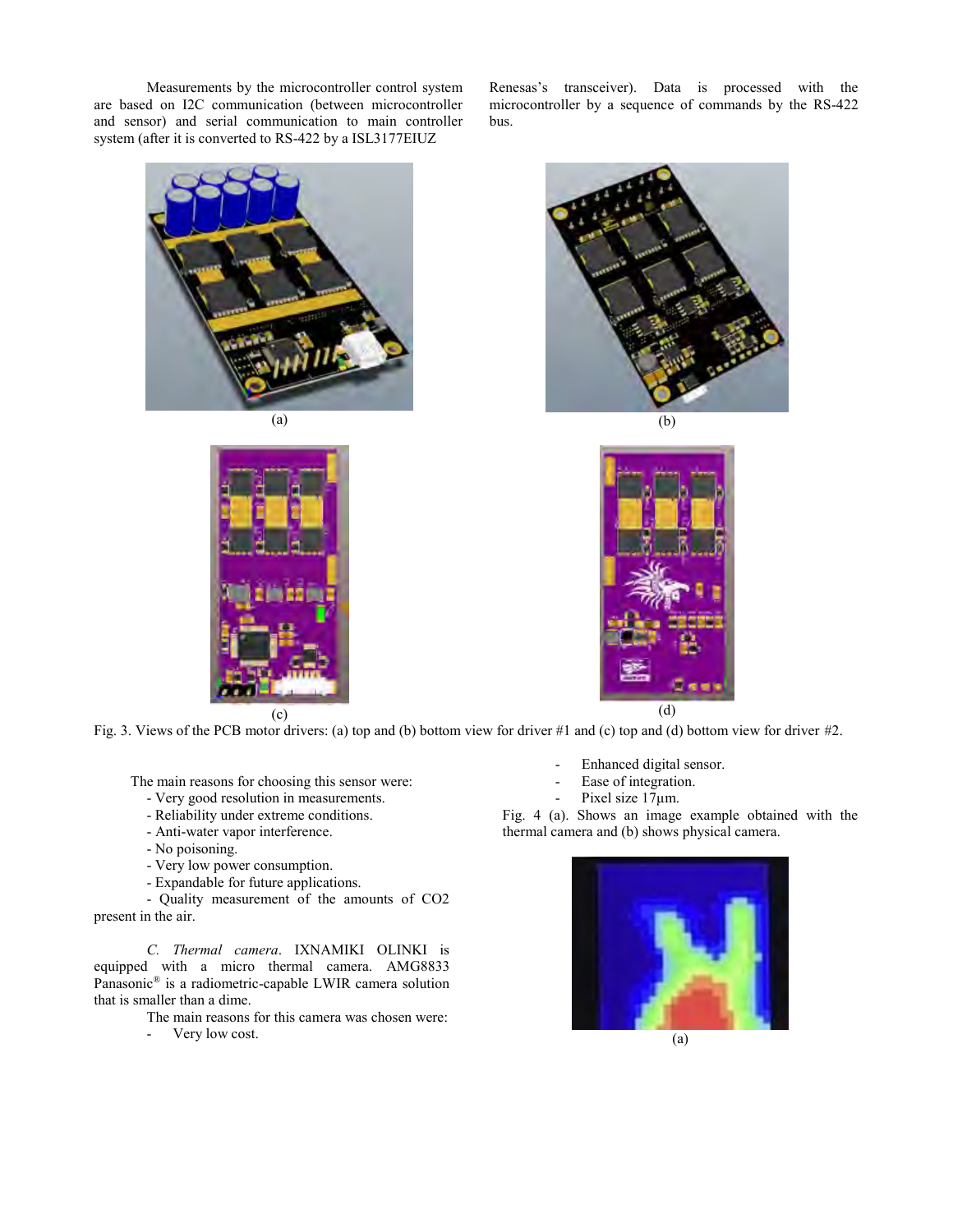

*D. Power management.* Switched mode voltage regulators are used to improve efficiency and current capability. Voltages needed in robot are 24V for motors, 12V for cameras, and 5V for TCP/RS232 bridge and ethernet switch, 15V for bullet. A single custom-made board was designed with TI's TPS5450, including fixed 5V and 12V, and variable voltage output conversion. As a battery charger, it equips a 24 Vin stage that creates 8 isolated cell chargers to balance the battery and fully charge it, capable of sourcing 5A to each cell.

*E. Mapping.* Map generation method in IXNAMIKI OLINKI is based on the operator assessment in conjunction with the collected data, which enables the operator to locate and register different object such as victims, stairs, walls and hazards. The robot has a Microsoft Kinect, a video camera, a temperature sensor and a C02 sensor that provides enough information to the operator station.

The Microsoft Kinect signals will be projected onto an object and the resulting distance is reconstructed in the user interface at the operator station (Fig. 5).



Fig. 5 Example of a map obtained by the kinetic sensor.

IXANAMIKI OLINKI relies on an item for mapping generation:

• Environment scanner: The complementary nature of the depth and visual information provided by the Kinect sensor opens new opportunities to solve fundamental problems in computer vision. With its scanner, we can do RGB-D mapping, using depth cameras for dense 3D modeling of indoor environments.

### *F. Communication*

Telemetry system: The telemetry system first establishes a link at 5 GHz in a full duplex configuration using the IEEE 802.11ac standard, using UBITIQUI rocket AC Point to multipoint adapters, then using the IP protocol to connect cameras, onboard computer, and the sensors and motors through IP to serial adapter: Wiznet WIZ550S2E.

Fig. 5 (a). Wiznet module (b) communication board designed for the module.





The cameras work through UDP because fast video response is preferred rather than quality, also the operator can control the quality of the video in the case of lag or disconnection.

For the onboard computer, it is operated through SSH protocol for a secure communication and fast response to commands, also if there is a need to get data collected from the robot we use the SCP protocol to download it.

For the sensors and motor control we establish an emulated serial COM port with the proprietary code of Wiznet, for the sensors, the robot sends data of the sensors without waiting for a response of the monitoring central,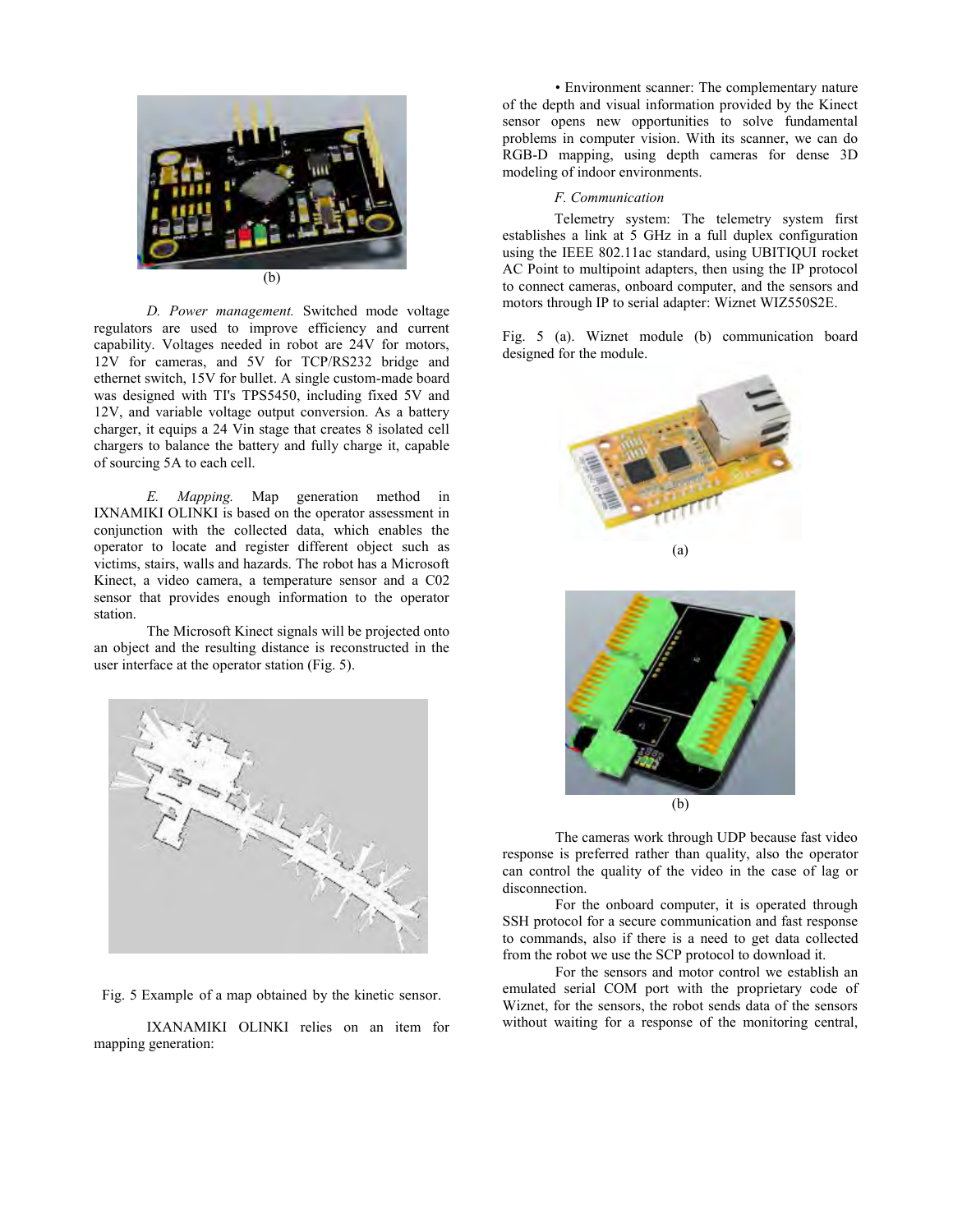and for the motor control, the monitoring central send the command data to the robot without waiting for a response.

Both the sensors and motor control works converting the IP protocol to serial RS232 then to RS422 to avoid interferences produced by the PWM of the motors. Fig. 6 shows the communication architecture.



Fig. 6. IXANAMIKI OLINKI communication architecture.

# *G. Human-Robot Interface*

IXNAMIKI OLINKI is remotely controlled by the operating station via keyboard and game controller (Figure 7). The autonomous mapping system relies on the on-board Kinect sensor and remote control relies on wireless communication with the command center.

The command center encompasses 3 main elements: laptop computer, a game controller and a bullet transmitter. In the laptop computer, a human computer interface is running to display the key features of the rescue mission such as:

- Live video image: Video coming from the onboard camera. The operator will be monitoring the live feed and adding details to the map. For example: location of victim detected.

- Map being generated: Map will be generated using the Kinect scanning information. Other sensor information will also be displayed, such as temperature, CO2, etc.

- Thermal imaging whit enough resolution necessary to detect victims.



Fig. 7. User interface for IXANAMIKI OLINKI. III APLICATION

# *A. Set-up and Break-down*

Our system consists of a compact  $(50 \times 70 \times 45)$ cm), robot that can be remote controlled via wireless LAN. The whole control equipment easily fits into a standard backpack and IXNAMIKI OLINKI can be carried by only two persons. So, to start/end a mission, a minimum of two people is needed to carry the robot and control the equipment.

## *B. Mission Strategy*

We are focusing on being able to complete all Dexterity missions and identification of victims.

#### *C. Experiments*

We have tested our robot simulating a disaster in which the robot is requested to move pieces of wood with a mass of 2 kg, open valves, and climb stairs.

#### *D. Application in the Field.*

We participated in rescue work in disaster areas caused by an earthquake in Mexico City in September 2017.

## IV CONCLUSION

The team can conclude that IXNAMIKI OLINKI is a very good prototype that can be used in a disaster zone, which is its principal objective. Although this is just a prototype for a rescue robot, it would be very close to a working one by improving simple but expensive things like waterproofness or more rugged aluminum for the chassis. Also, if needed for a real disaster we would need a broader signal range, that can be achieved by connecting the robot to a 4G network, with this we can conclude on the possibility of making use of robots, rather than human lives, in the case of disaster.

# Team Members and their Contributions

| Gilberto Castañeda | &<br>Team captain, sensors<br>electronics design. |  |  |
|--------------------|---------------------------------------------------|--|--|
| David Medel        | Manufacturing & Mechanics.                        |  |  |
| Adonai Chavez      | Manufacturing & Mechanics.                        |  |  |
| Janet Hadad        | Project Managing.                                 |  |  |
| Ricardo Bustos     | Project Managing & Software<br>Architecture       |  |  |
| Bryan Lopez        | Programming $&$ 3D Mapping.                       |  |  |
| Rodrigo Reyes      | Programming<br>&.<br>communications.              |  |  |
| Sahid de la Rosa   | Programming & Testing.                            |  |  |
| Jesús Rojas        | Programming $\&$<br>Computer<br>Vision.           |  |  |

Dr. Ramiro Velázquez Faculty advisor